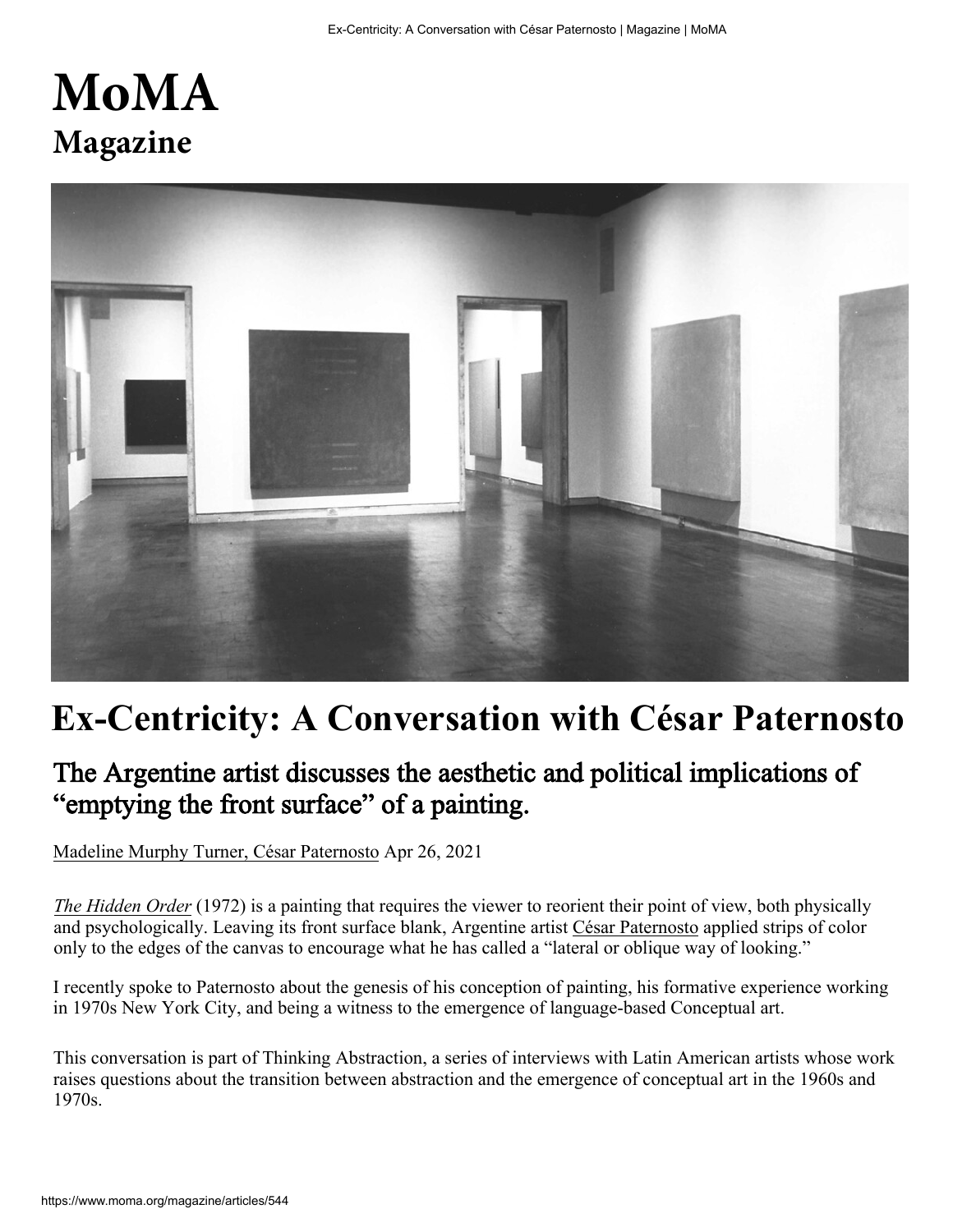### ₩  $P$ . . BHB[JOF



## Ex-Centricity: A Conversation with Csar Paternosto

#### The Argentine artist discusses the aesthetic and political implications of "emptying the front surface" of a painting.

**Madeline Murphy Turner, César Paternosto Apr 26, 2021** 

The Hidden Order (1972) is a painting that requires the viewer to reorient their point of view, both physically and psychologically. Leaving its front surface blankrgentine artist César Paternos applied strips of color only to the edges of the canvas to encourage what he has called a "lateral or oblique way of looking."

I recently spoke to Paternosto about the genesis of his conception of painting, his formative experience working in 1970s New York City, and being a witness to the mergence of language-based Conceptual art.

This conversation is part of Thinking Abstraction, a series of interviews with Latin American artists whose work raises questions about the transition between abstractional the emergence of conceptual art in the 1960s and 1970s.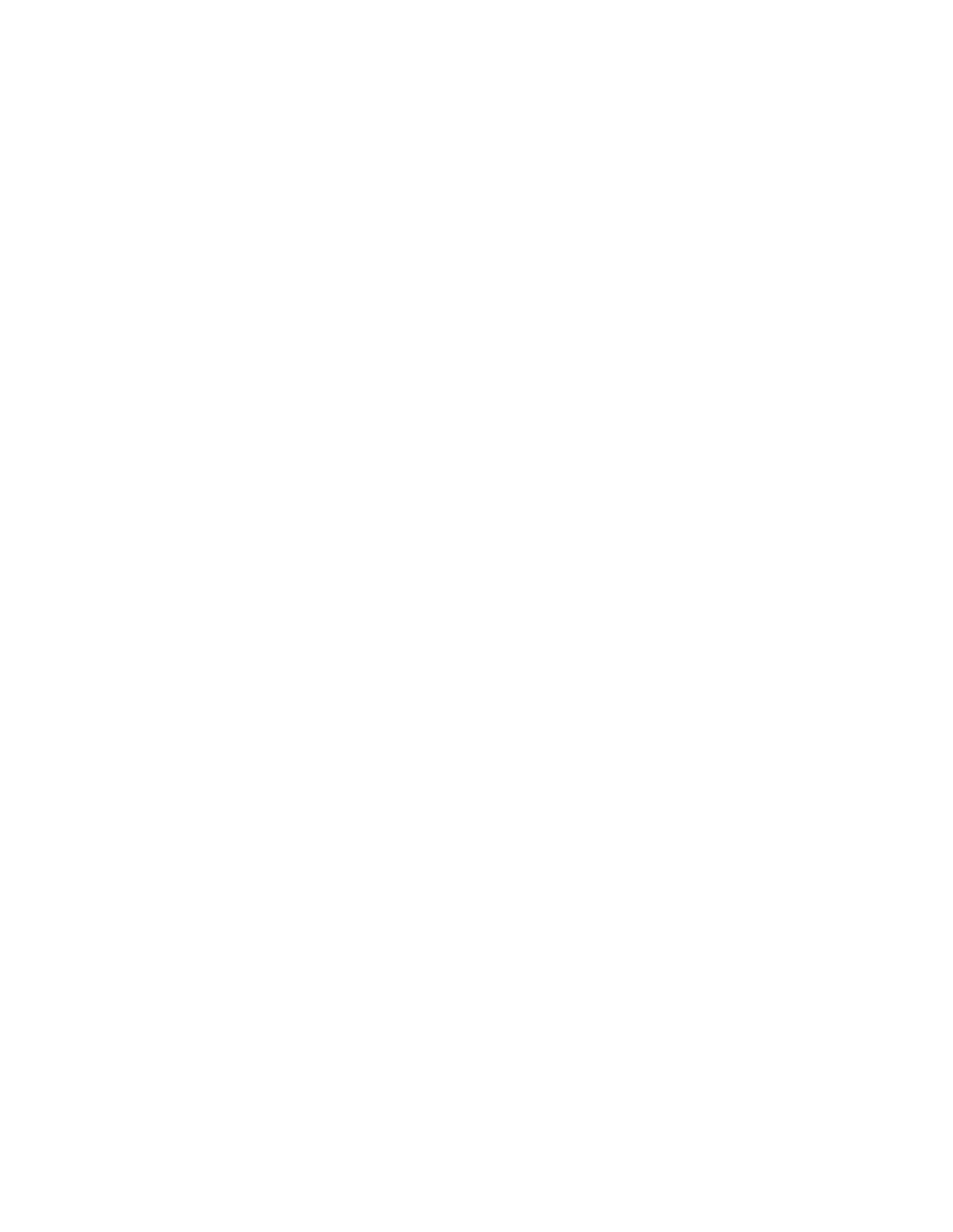

[Installation vie](https://www.ceciliadetorres.com/artists/enlarge/csar_paternosto/2138)w of César Paternosto's one-person show at the Galerie Denise René. New York, January, 1973. This is the first time that *The Hidden Order* is exhibited.

#### **In a recent video for Cecilia de Torres Gallery, you said that with this body of work, you painted only on the sides of the canvas to create a silence that "runs against the visual noise of consumer society." Could you please expand on this idea? How does** *The Hidden Order* **engage with a political critique of consumerism?**

Consumerism is the late stage of industrial (capitalist) society. Its main aims—to convince people to consume things they don't actually need (Marcuse's *One-Dimensional Man* was an eye opener during my early days in New York)—are the arch-sophisticated forms of visual advertising. Their apex is the omnipresent, intrusive TV commercial—perhaps today's art form; forget about video art, it doesn't have by any stretch of imagination the global reach of the commercial. Moreover, I see today's art as barely differentiated from consumerism. It is what I call the "supermarketization" of art: offerings for just about any conceivable bourgeois taste.

In my view, therefore, a painting reduced to a white front surface and a minimum of pictorial notations implies a pointed critique of the deafening visual noise created by late industrial society. Or, as I wrote back then, "… painting appears as a silent, restricted territory where a qualitative denial of the mainstream discourse can take place." In fact, it is silent but not mute, as [Maurice] Merleau-Ponty would say.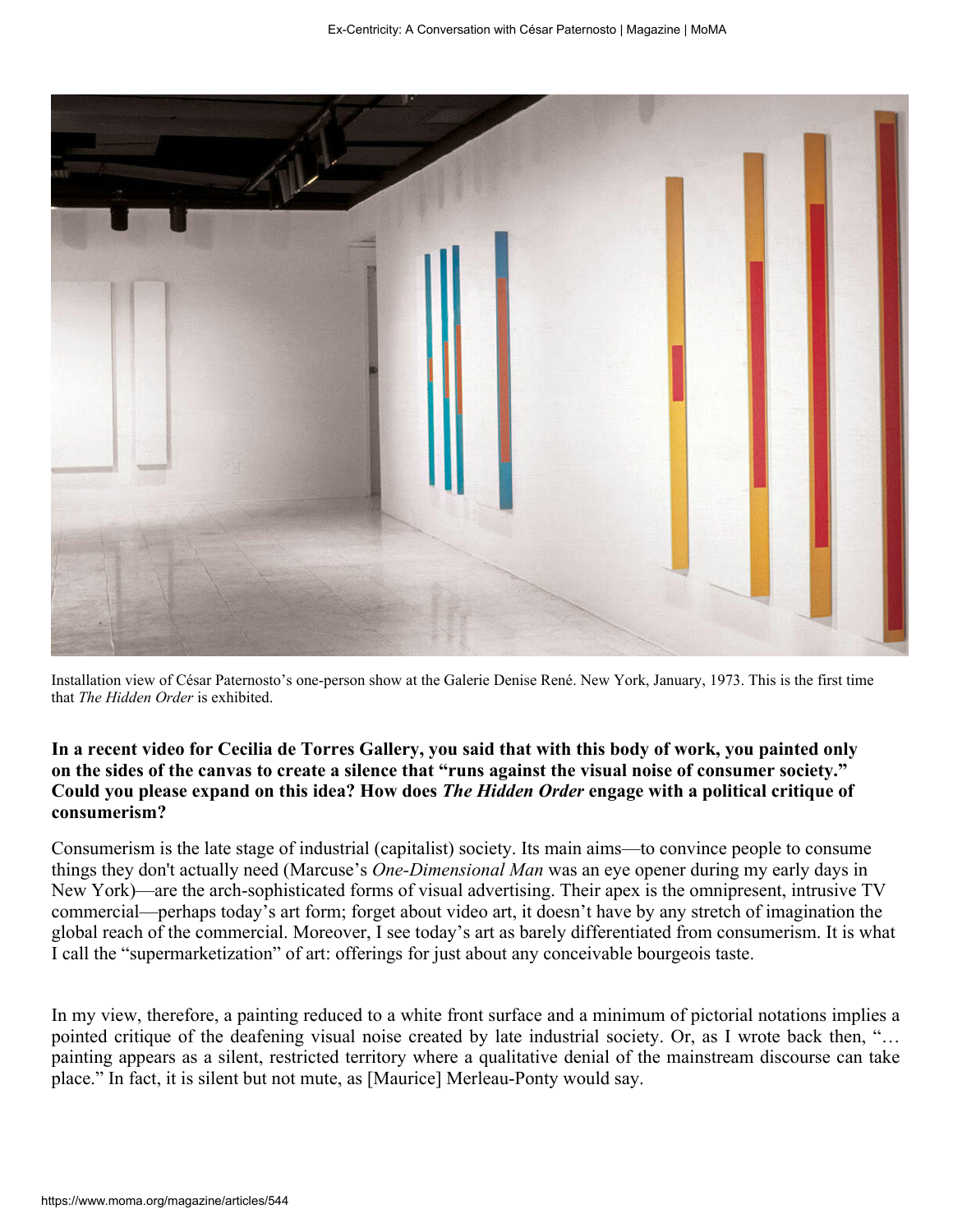

César Paternosto. *[Duino](https://www.moma.org/artists/8474)*. 1966

#### **You have cited a wide range of artistic influences on your work, that include Max Bill, Madí Art, Neo-Con[crete](https://www.moma.org/collection/works/79717) art, Frank Stella, and Richard Smith. Were you also looking at Willys de Castro's** *Active Objects***?**

Perhaps a most enduring influence in my work, beginning in the early '60s, was my study of Paul Klee's graded [color bands from his Bauhaus years. To this day I tend to](https://greyartgallery.nyu.edu/exhibition/geometry-of-hope-091207-120807/) organize color in banded formats. Of the names you mention, my awareness of Madí's "irregular frame" and the Stellas and Richard Smith I saw in Buenos Aires at the Di Tella Prize exhibitions in the '60s prompted the shaped canvases that I developed in Argentina, and I later exhibited in my 1968 New York debut with Abe Sachs (see, for example, *Duino*, 1966).

Later, Mondrian's Centennial Exhibition at the Guggenheim was also revealing: I learned that he occasionally prolonged either the black bars or the color areas around the stretchers. Not only that, but with his centrifugal arrangement of the color accents, I realized that he had come to the verge of what I had done: pushing color to the edges of the canvas and leaving the front blank. Up until that point I had felt I was a trailblazer of sorts, but then I discovered that there was a prestigious precedent.